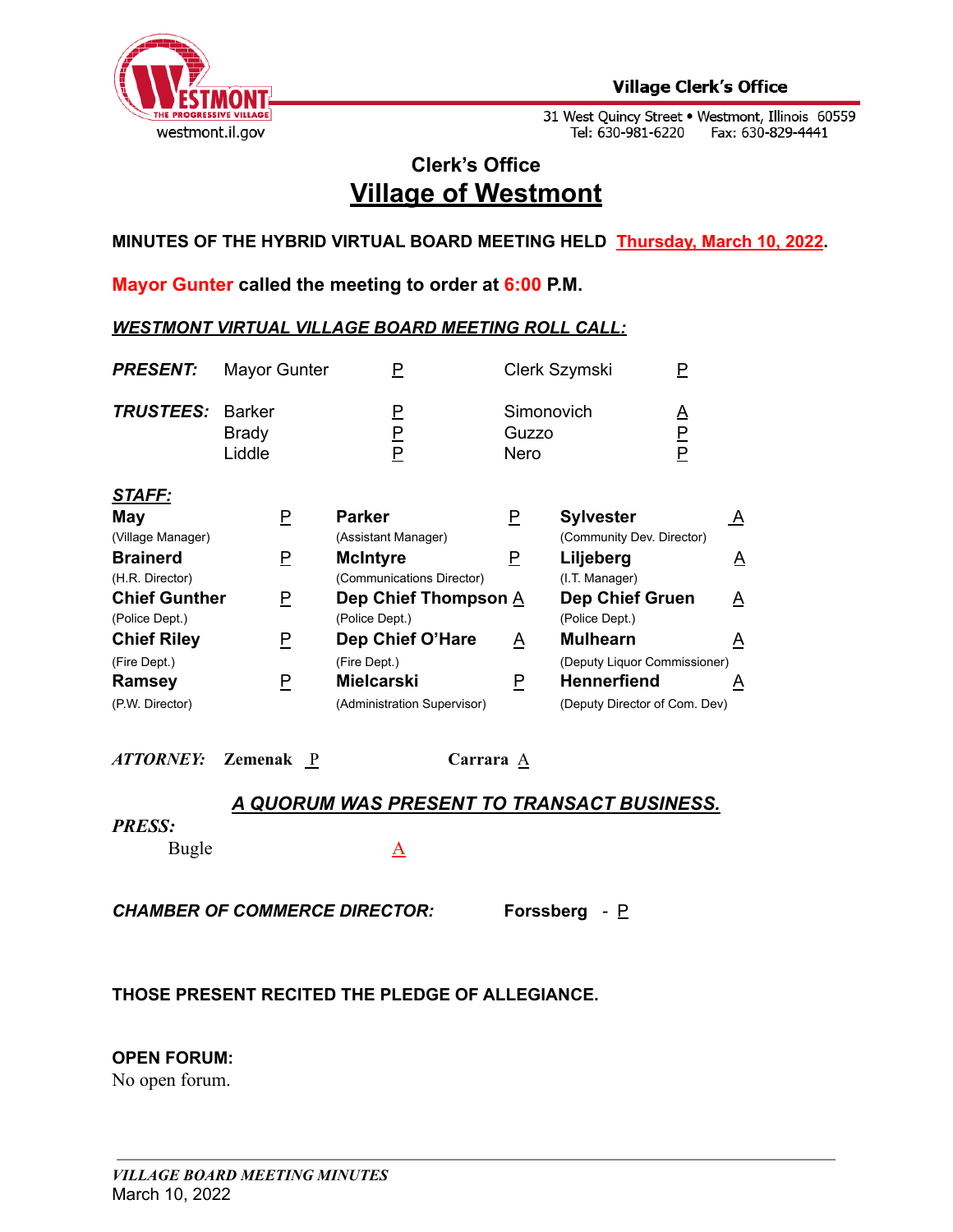

31 West Quincy Street . Westmont, Illinois 60559 Tel: 630-981-6220 Fax: 630-829-4441

**P**=PRESENT **Y**=YES **R**=RECUSE

**VOTING KEY: A**=ABSENT **AB**=ABSTAIN **N**=NO **W**=Withdrawn

**Note:** *The items listed in these minutes are summaries only and are not meant to be a direct transcript of the Mayor's, Manager's, Clerk's and Trustees' comments. For actual quotes of the referenced items please refer to the Archival video copy of this meeting.*

# **VOTING SUMMARY**

| <b>TRUSTEE BARKER</b>     |  |  |  |
|---------------------------|--|--|--|
| <b>TRUSTEE BRADY</b>      |  |  |  |
| <b>TRUSTEE GUZZO</b>      |  |  |  |
| <b>TRUSTEE LIDDLE</b>     |  |  |  |
| <b>TRUSTEE NERO</b>       |  |  |  |
| <b>TRUSTEE SIMONOVICH</b> |  |  |  |

### **REPORTS**

### **Mayor Gunter**

- Announced the passing of 13 year old Alex Bukowski, who was battling brain cancer. His services will be held tomorrow and Saturday at Modell. Expressed condolences to the family from the Village Board. The Fire Department will be present for the services tomorrow.
- Recapped the swimming event at the FMC Natatorium. Hundreds of people from across the country came to Westmont for this event. Thanks to the Dupage Conference Visitors Bureau and staff who worked quickly to make this happen. This is the first of many incredible swimming events in Westmont.

# **Clerk Szymski**

• The first printed issue of the new Westmont Community News Magazine has been sent to Westmont residents and businesses. It was very well done. The magazine has over 20 Westmont news stories. This will be published every other month and will be posted on the website.

# **Trustee Johanik-Guzzo**

- Recapped the Fire Public Safety Committee Meeting.
	- Congratulated the following people for their service
		- Lieutenant Chris Stoltman 20 years of service
		- Captain Rich Zazda 20 years of service
		- Deputy Chief Kevin O'Hare 20 years of service
		- EMA Brian Eater 40 years of service
	- The Firefighter of the Year Award was given to Captain Joe Newton
	- Congratulations to Zach Crawford and Ted Casios who were promoted from Firefighter Paramedic to Lieutenant.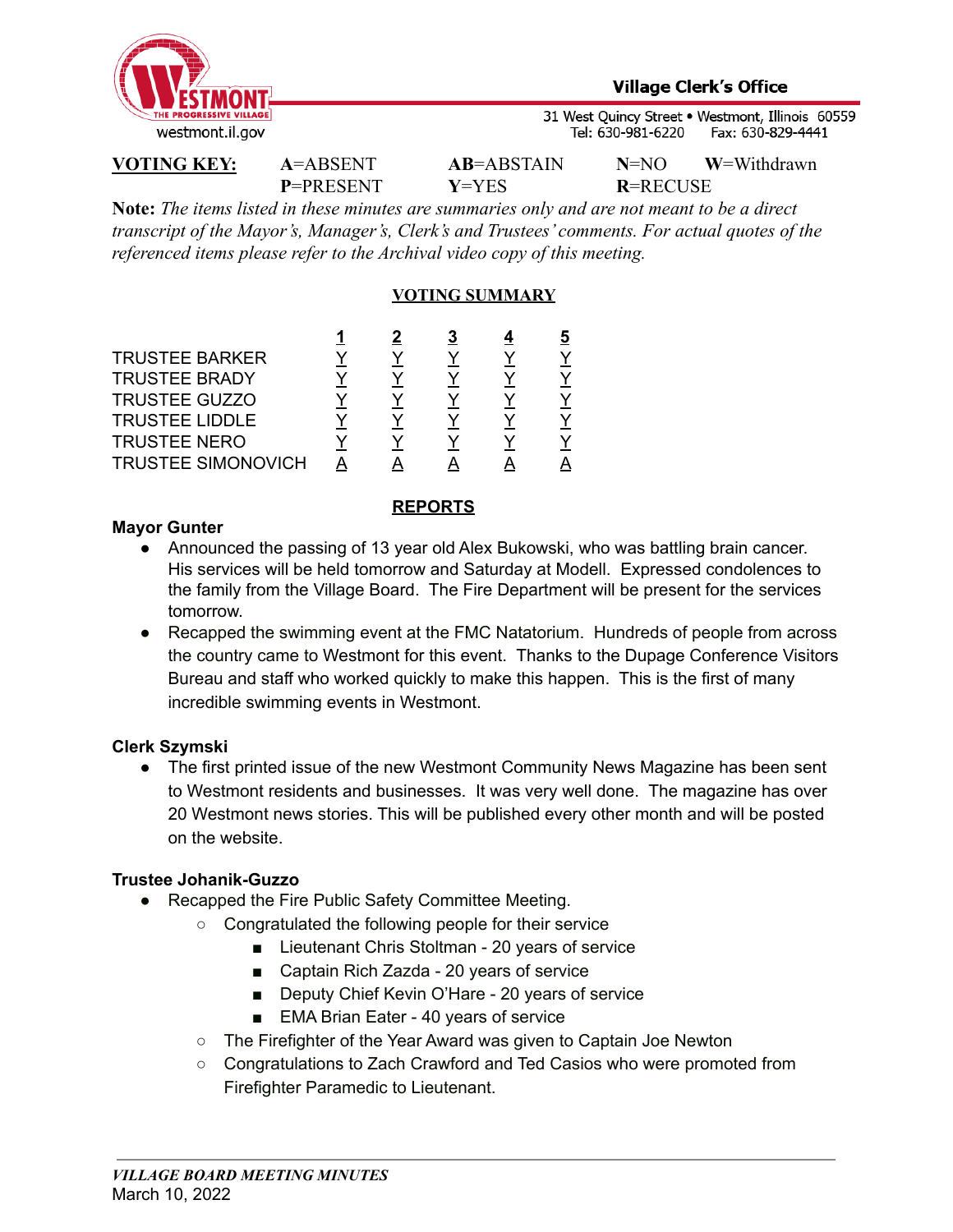

31 West Quincy Street . Westmont, Illinois 60559 Tel: 630-981-6220 Fax: 630-829-4441

- $\circ$  The year end report for the Fire Department was discussed. It was very well done and is currently on our website.
- $\circ$  There have been 4,685 calls in 2021, which is the most in Fire Department history.
- Pay Increases were discussed for the Metro Contract, Part-Time Program.
- Rates increase for GEMT to medicaid patients was also discussed.
- Edits were made to the Illinois Building Codes.
- Other updates were given regarding staffing, ACDC, Norcomm, and new equipment.
- Signup is open for the Virtual Citizens Fire Academy. This is a virtual 5 week class that begins April 5 to May 3.
- The Fire Dept. is working on a marketing campaign to recruit and hire fire department personnel. Details will be announced once the plan is in place.
- Reminded everyone that Saturday is spring forward. Be sure to change the batteries on smoke detectors and CO detectors.

# **Mayor Gunter gave the report for Trustee Simovich**

- The next Police Public Safety meeting is scheduled for April 21, 2022 at Village Hall.
- The Westmont Police Department is working on the annual Prescription Drug Take Back Program for this Spring. The event date and details will come soon.

# **Trustee Brady**

- The Planning and Zoning Commission met last night and the owners of the Fifth/Third Bank at 910 Pasquinelli requested a zoning approval for a planned site improvements.
- The Hilton Hotel presented their request to changes to the land use on a portion of their property.
- The future planning and zoning meeting is scheduled for April 13 and there will be a proposal reviewed for the following:
	- Duplex at 413 N Cass Avenue
	- Proposed automobile uses including repair at 725 Pasquinelli Drive
	- Zoning for firearm sales and firearm uses in the Village
- The Westmont Chamber announced ribbon cuttings for the following businesses:
	- Westmont Music Academy, 659 N Cass on March 11th at 12:00pm
- The Westmont Chamber is having an open house on Wednesday, March 16th from 4:30pm - 6:30pm at Westmont Centre. Food will be provided from various restaurants.
- Vote for your favorite dining choices on westmontchamber.com

# **Trustee Barker**

- Recapped the EIC meeting from Monday evening.
	- No Mow til' Mother's Day Program will be starting up and over 100 people will be participating.
	- There is a special recycling event for electronics and other items on April 16th from 8:00 am - Noon. This will be held at the Public Works building. There is more information on the Village website.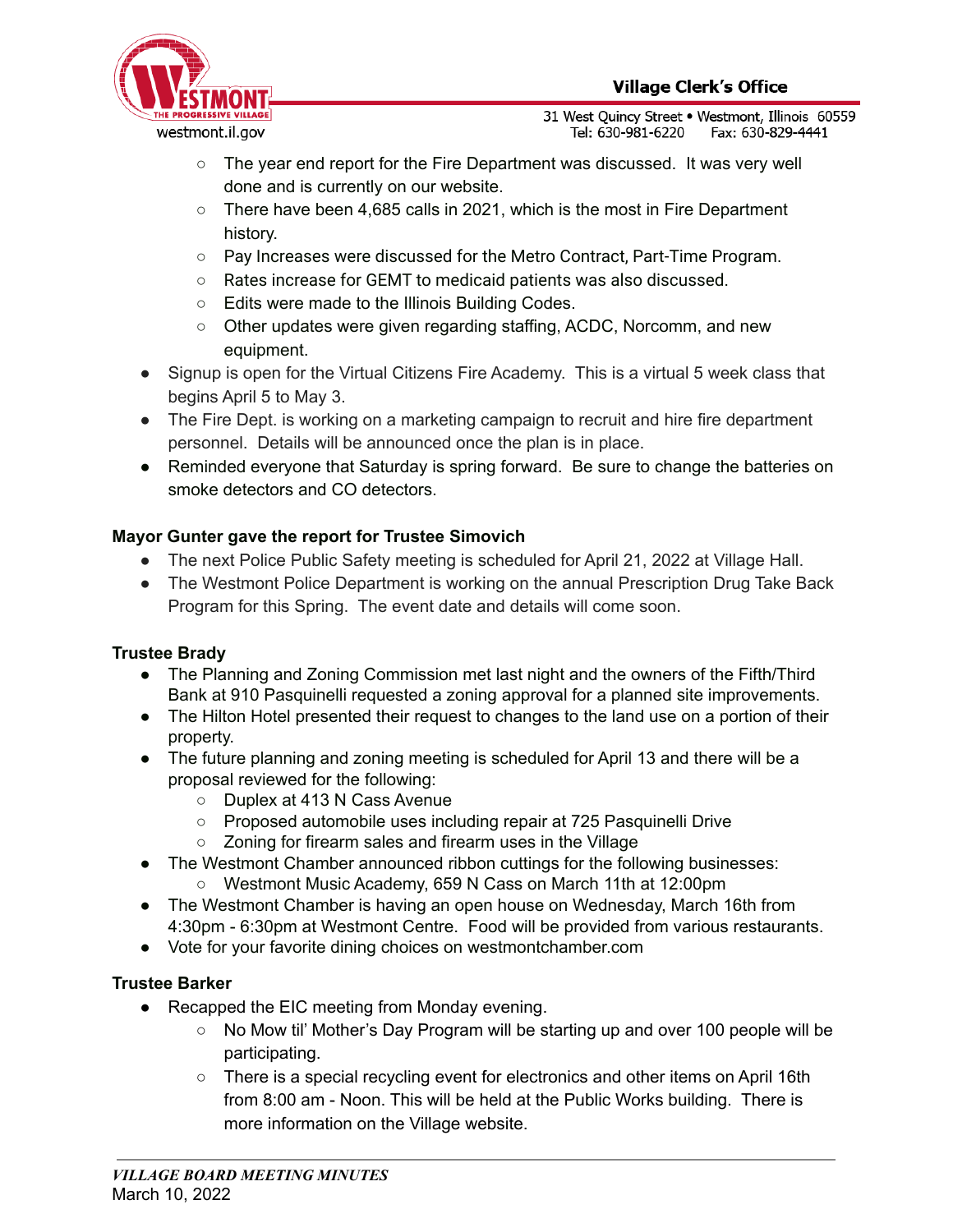

31 West Quincy Street . Westmont, Illinois 60559 Tel: 630-981-6220 Fax: 630-829-4441

- The next EIC committee meeting will be April 7th at Village Hall prior to the Village Board meeting. That committee will be giving the annual report.
- Westmont First will meet on Monday, March 21, 6pm at the Village Hall. The main topic will be conversation regarding a community mural program.

# **Trustee Liddle**

- There will be a Saint Paddy's Jig & Swig event on Saturday. There will be two different routes and each route hits four pubs. There are still a few tickets left and you can sign up at westmontevents.com.
- The Village is accepting applications for a Finance Director and Part-time Payroll Accountant.
- Please visit the Employment Opportunities section of the Village website ([www.westmont.il.gov\)](http://www.westmont.il.gov) for more details on the positions and how to apply.
- Westmont will resume collections on past due water bill accounts. Citizens are encouraged to pay their bills in full to avoid shut offs and fees.
- There is a County water bill assistance program. Please see our website for info regarding a DuPage County program to financially assist qualifying residents with their water bills.
- Asked Assistant Village Manager Parker to address the Board on the new utility billing system.
	- $\circ$  Staff is working on getting moved over to that new system. It is going live this month. So the next set of bills that residents get will be built on the new system.
	- The customer account numbers will be slightly different and residents will also be getting a new number called a customer ID.
	- The new system will allow residents the ability to see their usage history.
	- More information is listed on our website: www.westmont.illinois.gov

# **Trustee Nero**

- The next Public Works Committee meeting will be on March 24, 2022, 4:30pm at Village Hall.
- **●** Residents can sign up online for the Adopt a Planter Program. Sign up online now. The program begins in May.
- Tree seedling giveaway is happening again. You can sign up online for free tree seedlings to be picked up on Arbor Day.
- Composting, yard waste & brush pick up programs resume April 4. Residents can sign up for composting through the Waste management website at wm.com.
- There will be a free leaf pickup from April 11-15, this program is for LEAVES ONLY and is not for regular yard waste. Leaves must be in kraft paper bags for this program. Bags of leaves will not require a yard waste sticker during this week. Put on leaves with your garbage on your usual pickup day.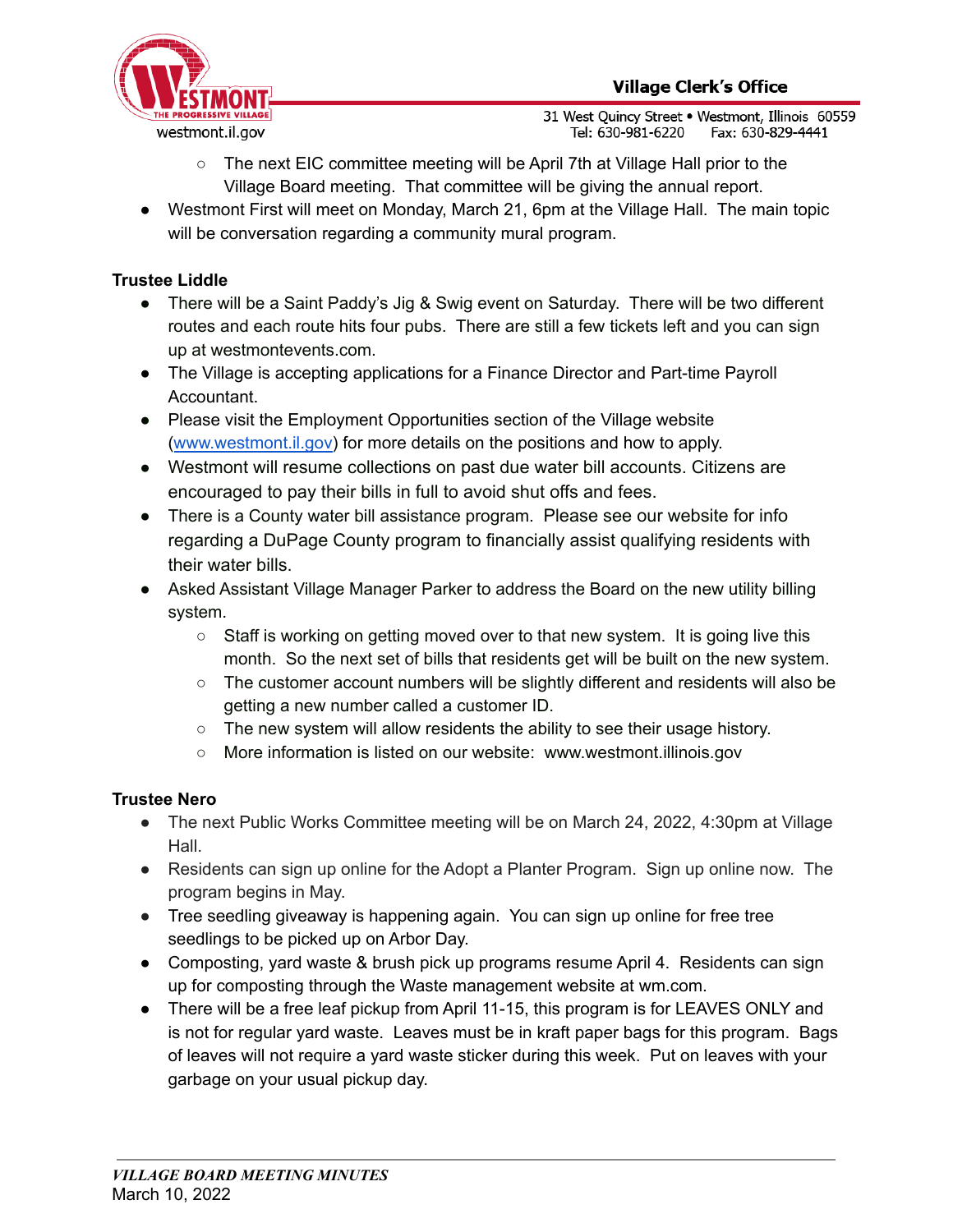

### **Village Clerk's Office**

31 West Quincy Street . Westmont, Illinois 60559 Tel: 630-981-6220 Fax: 630-829-4441

#### **ITEMS TO BE REMOVED FROM CONSENT AGENDA:**

No items to be removed from the consent agenda.

#### **CONSENT AGENDA [Omnibus Vote]:**

**Village Manager May** addressed the Board on this agenda item.

Motion by **Trustee Liddle** to approve the consent agenda.

#### **(A) BOARD MEETING MINUTES**

Board to consider approving the minutes of the Village Board meeting held February 24, 2022.

#### **(B) FINANCE ORDINANCE #22: Dated March 10, 2022** in the amount of **\$ 1,307,226.76**

#### **(C) PURCHASE ORDERS**

| 22202194                        | <b>Westmont Park District</b> | \$ | 133,036.00 |
|---------------------------------|-------------------------------|----|------------|
| 22202228                        | Thomas Engineering Group LLC  |    | 59,700.00  |
| 22202229                        | <b>Bell Fuels</b>             |    | 40,000.00  |
| <b>Total of Purchase Orders</b> |                               | S  | 232,736.00 |

# **(D) TOTAL OF PURCHASE ORDERS & FINANCE ORDINANCE: \$ 1,539,962.76**

Seconded by **Trustee Nero** and the motion passed.

#### **VOTE ON MOTION #1**

Ayes: Barker, Brady, Guzzo, Liddle, Nero Nays: None Absent: Simonovich

#### **UNFINISHED BUSINESS**

There is no unfinished business.

#### **NEW BUSINESS**

#### **(2) PLANNING & ZONING COMMISSION REAPPOINTMENT**

**Mayor Gunter** addressed the Board on this item.

Motion by **Trustee Nero** to consider a motion to approve the Mayor's Mayor's reappointment of Christopher Lavoie to the Planning & Zoning Commission.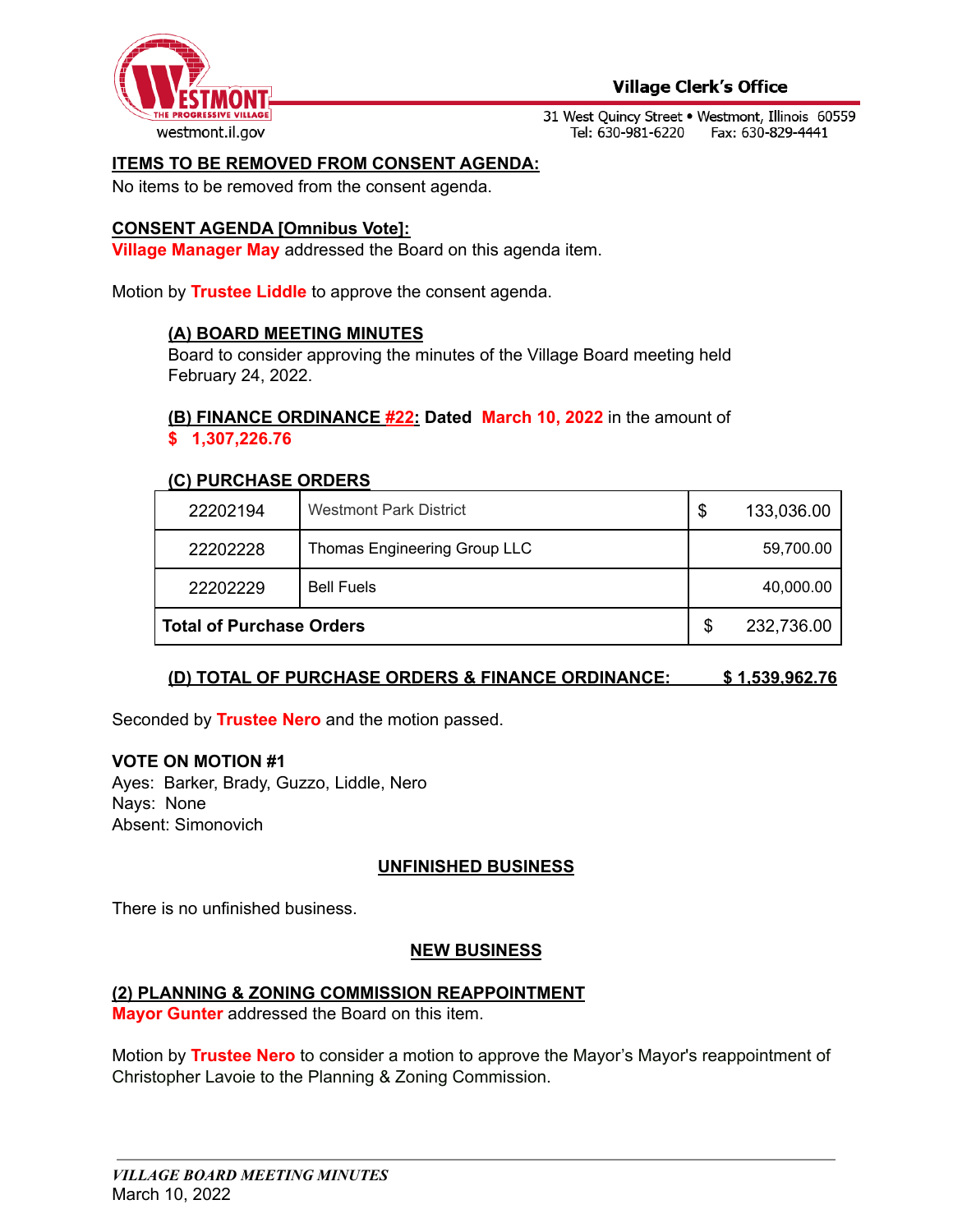

**Village Clerk's Office** 

31 West Quincy Street . Westmont, Illinois 60559 Tel: 630-981-6220 Fax: 630-829-4441

Seconded by **Trustee Barker** and the motion passed.

## **VOTE ON MOTION #2**

Ayes: Barker, Brady, Guzzo, Liddle, Nero Nays: None Absent: Simonovich

### **(3) COMED AGREEMENT - UTILITY RELOCATION**

**Village Manager May** addressed the Board on this item.

Motion by **Trustee Liddle** to consider an ordinance approving an agreement to relocate ComEd's electric lines at E. Burlington Ave.

Seconded by **Trustee Brady** and the motion passed.

### **VOTE ON MOTION #3**

Ayes: Barker, Brady, Guzzo, Liddle, Nero Nays: None Absent: Simonovich

# **(4) FIRE DEPARTMENT LEASE AGREEMENT - 2023 PIERCE TOWER LADDER TRUCK**

**Fire Chief Riley** addressed the Board on this item.

Motion by **Trustee Guzzo** to consider an ordinance authorizing a "turn-in tax exempt lease purchase" agreement for one Pierce Velocity 100' Mid Mount Tower Ladder Truck.

Seconded by **Trustee Liddle** and the motion passed.

#### **VOTE ON MOTION #4**

Ayes: Barker, Brady, Guzzo, Liddle, Nero Nays: None Absent: Simonovich

# **MISCELLANEOUS:**

• Spring ahead and change your batteries.

# **(5) MEETING ADJOURNED AT 6:21 P.M.**

Motion by **Trustee Nero** to adjourn the meeting at **6:21pm.** Seconded by **Trustee Liddle** and the motion passed.

#### **VOTE ON MOTION #5**

Ayes: Barker, Brady, Guzzo, Liddle, Nero Nays: None Absent: Simonovich